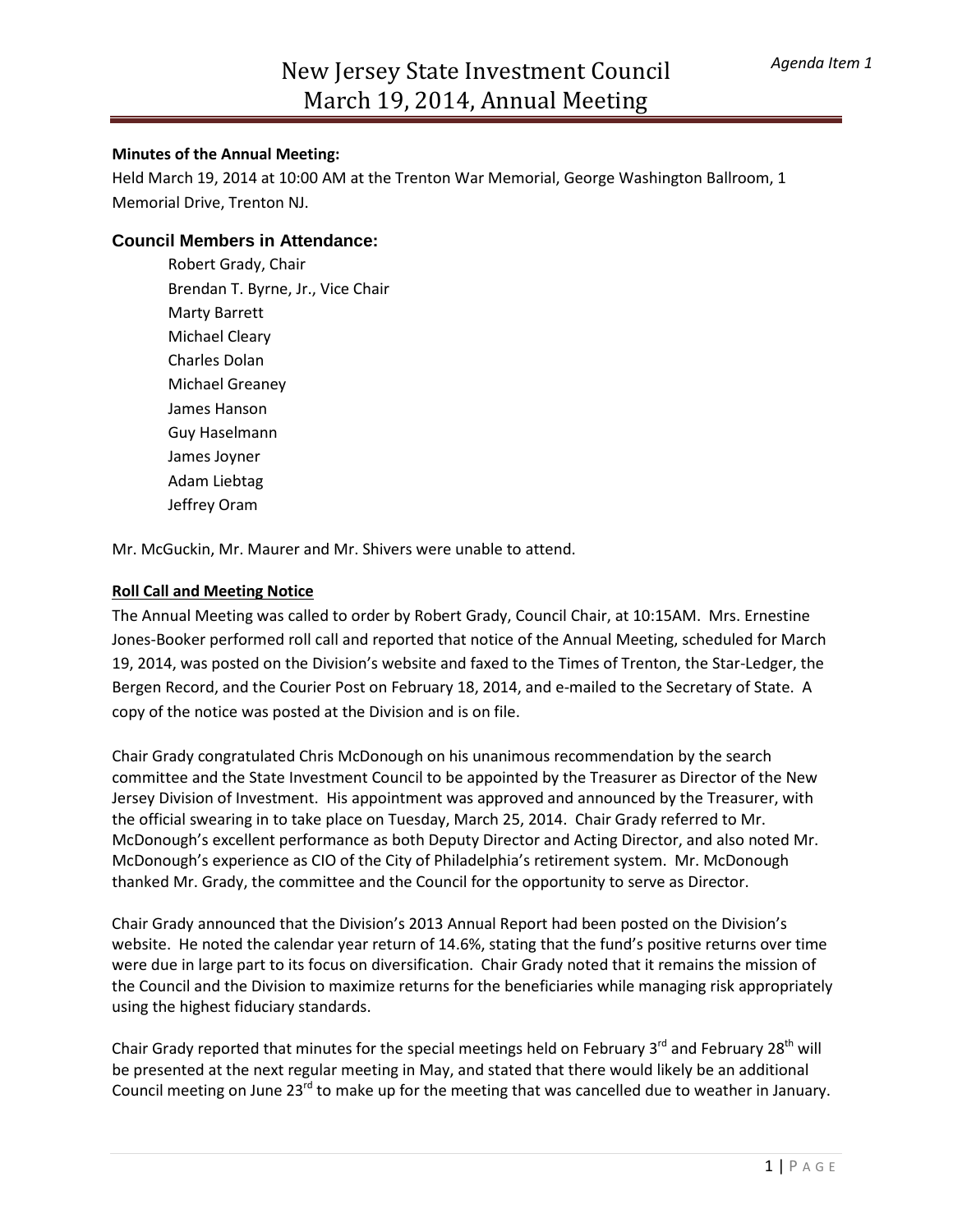# **Presentation by James A. Bianco of Bianco Research, L.L.C**

Chair Grady introduced James A. Bianco, President of Bianco Research, L.L.C., who made a presentation on the fixed income market and provided an overview of economic growth in the three largest economies (the United States, China and Japan), warning of worsening economic conditions in China and pointing to the limits of monetary stimulus in Japan. Chair Grady noted the difference in performance between struggling State-owned enterprises and other, privately-held businesses in China. He also asked Mr. Bianco whether the depreciation in China's currency was due to economic conditions or intervention by the Chinese government. Mr. Bianco responded that the poor performance of Stateowned enterprises, which dominate the Chinese economy, were affecting economic conditions generally, and that economic conditions were driving capital flows out of China, which in turn prompted the government to widen trading bands for the RMB. Chair Grady also asked whether slow economic growth in Japan is due to a reliance on monetary stimulus rather than growth initiatives. Mr. Bianco responded that, both in Japan and in the US, firms and individuals are reluctant to spend additional wealth based on stimulus that could be removed at any time. Mr. Barrett inquired about the effect of the Russian-Ukraine crisis on markets, and asked for general guidance for investing in the current market. Mr. Bianco expressed concern that markets had not priced in bad outcomes in the Russia-Ukraine crisis, and concluded that the best policy in general is to maintain a diversified portfolio of stocks, bonds and alternative investments. Mr. Oram asked if the erosion of the Japanese and Chinese economies was beneficial to the US economy. Mr. Bianco responded that any benefit from increased capital flows into the US would be outweighed by the negative effects on US companies dependent on foreign markets. Mr. Haselmann noted various additional risks in the global economy, including a credit bubble in China and an increase in the consumption tax in Japan, and wondered whether actions should be taken to protect against deflation. Mr. Bianco acknowledged the concerns, but responded that economic conditions would need to get much worse in order to trigger deflation.

### **Presentation by Brady O'Connell and Kristen Doyle of Hewitt Ennis Knupp**

Brady O'Connell and Kristen Doyle of Hewitt Ennis Knupp (HEK) made a presentation to the Council comparing the Division's asset allocation to a peer group of HEK's 10 largest public pension plan clients, discussing trends in asset allocation among those peer clients, and describing changes in HEK's capital market assumptions for various asset classes. Mr. O'Connell noted that New Jersey's asset allocation was "generally in line" with its large public pension plan peers, and that the peer group had generally reduced its allocations to traditional U.S. equity and fixed income in recent years. Chair Grady noted the Division's relative exposure to alternative investments, noting that New Jersey had a current aggregate allocation of 26% to all alternative investments, where as the other large public pension plans presented in the HEK analysis had an average allocation to alternatives of 31%. Mr. Grady noted that New Jersey was 3% below the peer average in private equity and 4% below the peer average in real assets. Mr. Grady and Mr. Liebtag noted the Division's relatively low fee structure due to its internal management of assets. Mr. Haselmann pointed out that higher fees were sometimes positive when they are paid not as management fees but instead as performance incentives. Mr. Liebtag questioned whether the other funds in the peer group had similar asset allocations, because they were all receiving similar advice from HEK. Mr. O'Connell responded that although the peers were generally similar, small differences in objectives, strategies, and allocations can result in large discrepancies in returns. Ms. Doyle added that implementation varied among the peer group. Mr. Haselmann noted that the Council, and not HEK, is responsible for setting asset allocation policy. Mr. Cleary asked whether the Division had ever divested from any of its alternative investments. Chair Grady responded that the Division had redeemed its investment in various hedge funds, and in the last few years had sold a large number of private equity